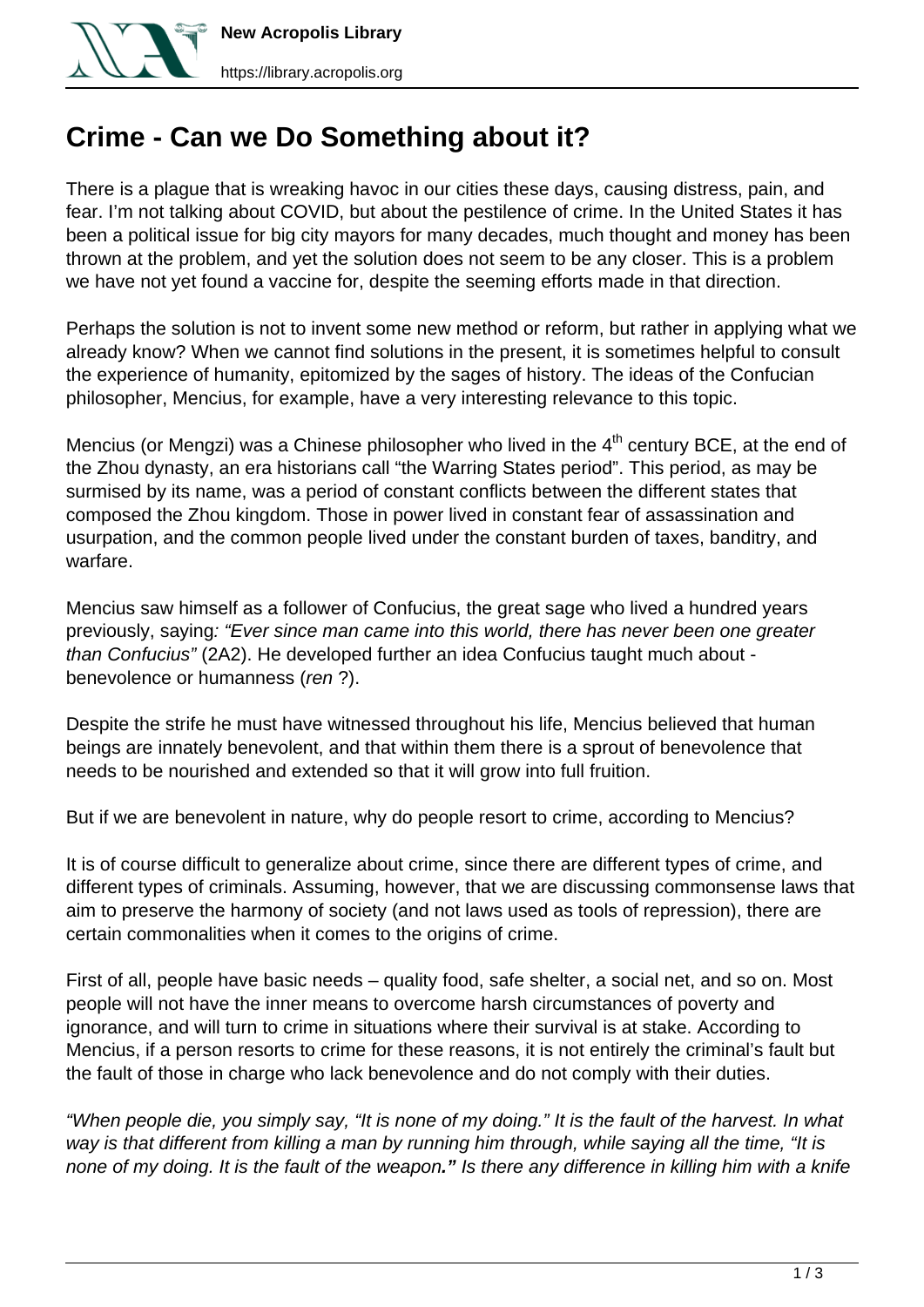

and killing him with misrule?" (1B 12)

Of course, there will always be individuals who can grow and prosper regardless of their circumstances. These are exceptional human beings who are like stubborn desert plants that can grow anywhere. Reality unfortunately demonstrates that these people are a minority. Most people are like common plants which require a resource-rich earth, balanced temperatures, and a supply of nutrients and water.

Nevertheless, even if one's physical needs are satisfied, this is not enough. According to Mencius - "The Way of the people is this: if they are full of food, have warm clothes, and live in comfort but are without instruction, then they come close to being animals" (3A4).

For Mencius, human beings differ from animals since they have needs that transcend their biological cravings. In first world countries, for example, most people do not lack physical nourishment, but many lack emotional, intellectual, mental, and moral nourishment.

Education, however, is not just about imparting knowledge. "To educate a person in the mind but not in morals is to educate a menace to society", as Theodore Roosevelt said. Education is also to teach self-mastery, coexistence, social harmony.

If the people have what they need but are uneducated, they will still resort to crime – out of boredom, laziness, or greed. That is the case of the "porch bandits", who steal packages from porches.

If the people are only intellectually informed and not morally formed, crime will not end, but just become more sophisticated. That is the case of so-called white-collar crime.

People are not stealing packages or money laundering for the sake of survival, they are stealing because they lack self-control, and they are poisoned by greed.

While Mencius puts a lot of responsibility on society, he also speaks about the individual effort required by every citizen, and especially by those who have the responsibility of leading. These must make a constant effort of self-improvement and nourish the 'sprouts' of virtue within themselves.

Following the teachings of Confucius, Mencius sees the leader's example of virtuous living as crucial, and therefore, not anyone could or should be a leader. Real leaders will bring more social harmony, greater striving by the people, and as a side effect, less crime.